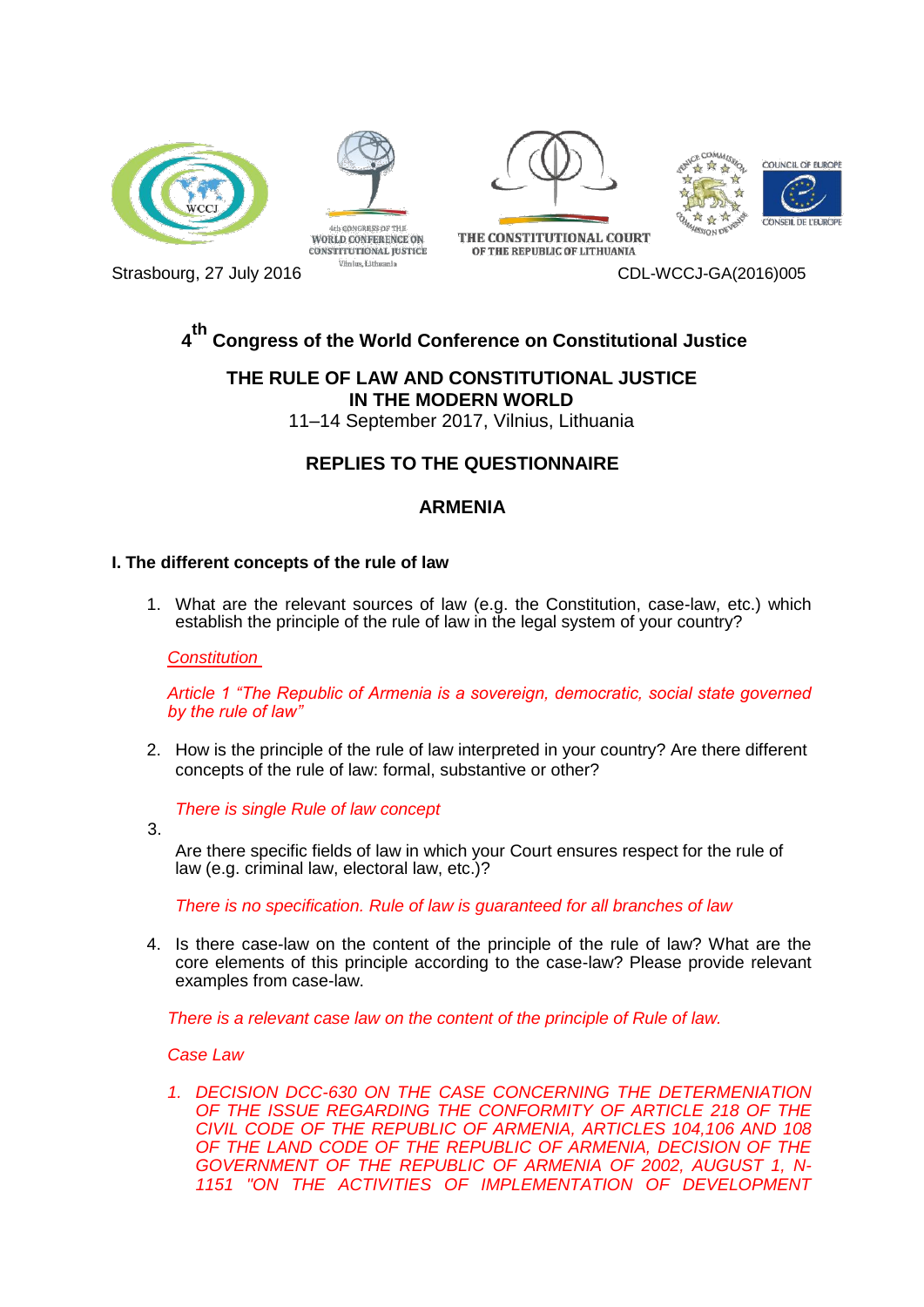*PROGRAMMES WHITHIN THE ADMINISTRATIVE BORDERS OF "KENTRON" COMMUNITY OF YEREVAN"*

*The Court carried out a constitutional analysis of Article 218 of the Civil Code, Articles 104, 106, 108 of the Land Code, the Decision of the Government of the RA 1151-N as well as its own law-enforcement practice. It ruled that the legal norms mentioned above do not result in guaranteed constitutional protection of property rights. They do not secure a fair balance between individual interests and property rights and public interests as defined according to the rule of law. Neither can the protection of property rights be guaranteed, based on the reasoning of "exceptional overriding public interests".*

*2. DECISION DCC-780 ON THE CASE CONCERNING THE DETERMINATION OF THE ISSUE REGARDING THE CONFORMITY OF ARTICLE 2 OF THE RA CIVIL CODE, ARTICLE 26 PART 5 OF THE RA LAW ON TAXES, ARTICLE 2*  PART 2 OF THE RA LAW ON VALUE ADDED TAX, ARTICLE 115 AND *ARTICLE 118 PART 1 OF THE RA ADMINISTRATIVE PROCEDURE CODE WITH THE CONSTITUTION OF THE REPUBLIC OF ARMENIA ON THE BASIS OF THE APPLICATION OF THE CITIZEN ARAM SHMAVONYAN*

*The Constitutional Court emphasized that the provision in Article 115.1 of the Administrative Procedural Code underlined the inefficiency of the current twoinstance system of administrative justice. Under this provision, the judgments of the Administrative Court deciding the case in point become binding from the moment they are handed down. The Constitutional Court found that taking administrative court judgments to the Cassation Court under such circumstances not only makes the protection of rights inefficient in the Cassation Court, but also violates the principles of legal certainty and security. These are elements of a democratic state governed by the rule of law, and are enshrined in [Article 1 of the Constitution.](http://www.codices.coe.int/NXT/gateway.dll?f=id$id=CODICESid%3Ar%3A1de211$cid=CODICESid$t=document-frame.htm$an=JD_const-eng-arm-a-001$3.0#JD_const-eng-arm-a-001)*

*3. DECISION DCC-943 ON THE CASE CONCERNING THE DETERMINATION OF THE ISSUE REGARDING THE CONFORMITY OF POINT 4, PART 1, ARTICLE 426.3 AND POINT 1, PART 1, ARTICLE 426.4 OF THE CRIMINAL-PROCEDURE CODE OF THE REPUBLIC OF ARMENIA, PART 12, ARTICLE 69 OF THE RA LAW ON THE CONSTITUTIONAL COURT WITH THE CONSTITUTION OF THE REPUBLIC OF ARMENIA ON THE BASIS OF THE APPLICATIONS OF THE CITIZENS S. ASATRYAN AND A. MANUKYAN*

*The Constitutional Court took as a ground the fundamental position, according to which, the meaning of the constitutional justice is guaranteeing the supremacy of the Constitution and its direct action, and non of procedural norms or its inaccurate formulation can hinder the realization of the constitutional function and guaranteeing of the rule of law.*

 *The Constitutional Court has mentioned that proceeding from the current legislative formulations, the judicial practice by not recognizing as a new circumstance the decisions of the Constitutional Court, in the operative part of which it is stated that the norm is recognized as constitutional in the frames of the legal positions, does not provide with opportunity of restoration and protection of the violated human rights and freedoms. Such decisions concern the cases, when a nonconstitutional situation occurs not because of lacuna or ambiguity of the norm, but because of implementation of the norm with an interpretation contradicting the Constitution. In such a situation the implementation of the principle of guaranteeing the rule of law, as well as the supremacy of Constitution, is put into the spot.*

- *4. DECISION DCC-1142 ON THE CASE OF CONSTITUTIONALITY OF ARTICLES 5, 7, 8, 37, 38, 45, 49 AND 86 OF THE FUNDED LAW OF THE REPUBLIC OF ARMENIA ON THE BASIS OF THE APPLICATION OF THE DEPUTIES OF THE NATIONAL ASSEMBLY OF THE REPUBLIC OF ARMENIA*
- *2. To declare Part 1 Article 49, of the Law of the Republic of Armenia on Funded*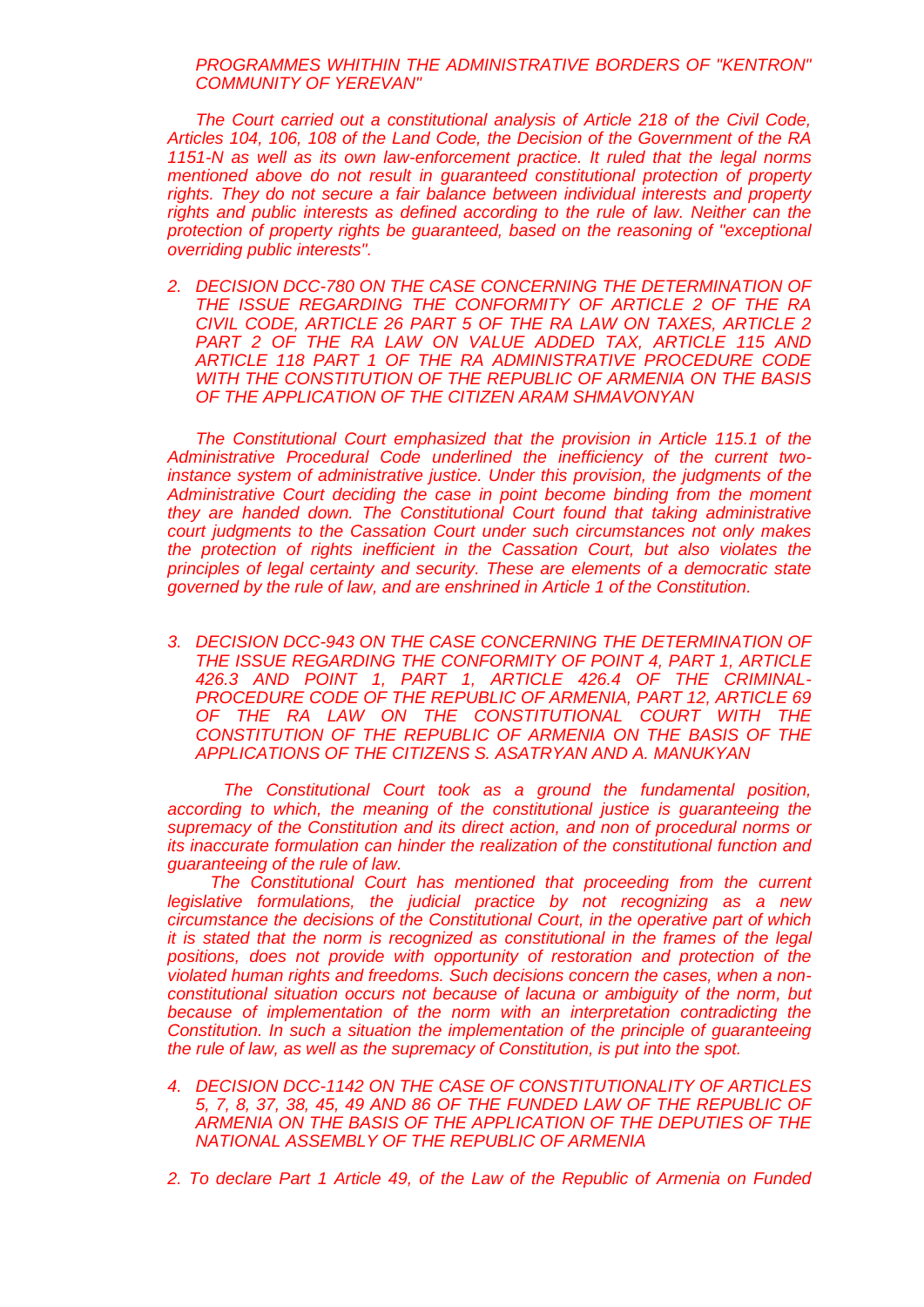*Pensions contradicting the requirements of Article 1, Part 2, Article 3 and Point 1, Article 83.5, of the Constitution of the Republic of Armenia and void, based on the circumstance of not stipulating certain guarantees for protection of rights equivalent*  to the principles of the rule of law and legal certainty and not clarifying the margins of *discretion of executive power in the given legal relations.*

5. Has the concept of the rule of law changed over time in case-law in your country? If so, please describe these changes referring to examples.

*There is no change but rather clarification on the content including interrelation of the rule of law with the principle of legal certainty and so on (See para. 4)*

6. Does international law have an impact on the interpretation of the principle of the rule of law in your country?

*Yes, International law standards in the field of rule of law are applicable.*

#### **II. New challenges to the rule of law**

7. Are there major threats to the rule of law at the national level or have there been such threats in your country (e.g. economic crises)?

*The recent constitutional amendments were intended to eliminate all possible treats towards the rule of law on the constitutional level*

8. Have international events and developments had a repercussion on the interpretation of the rule of law in your country (e.g. migration, terrorism)?

*No*

9. Has your Court dealt with the collisions between national and international legal norms? Have there been cases of different interpretation of a certain right or freedom by your Court compared to regional / international courts (e.g. the African,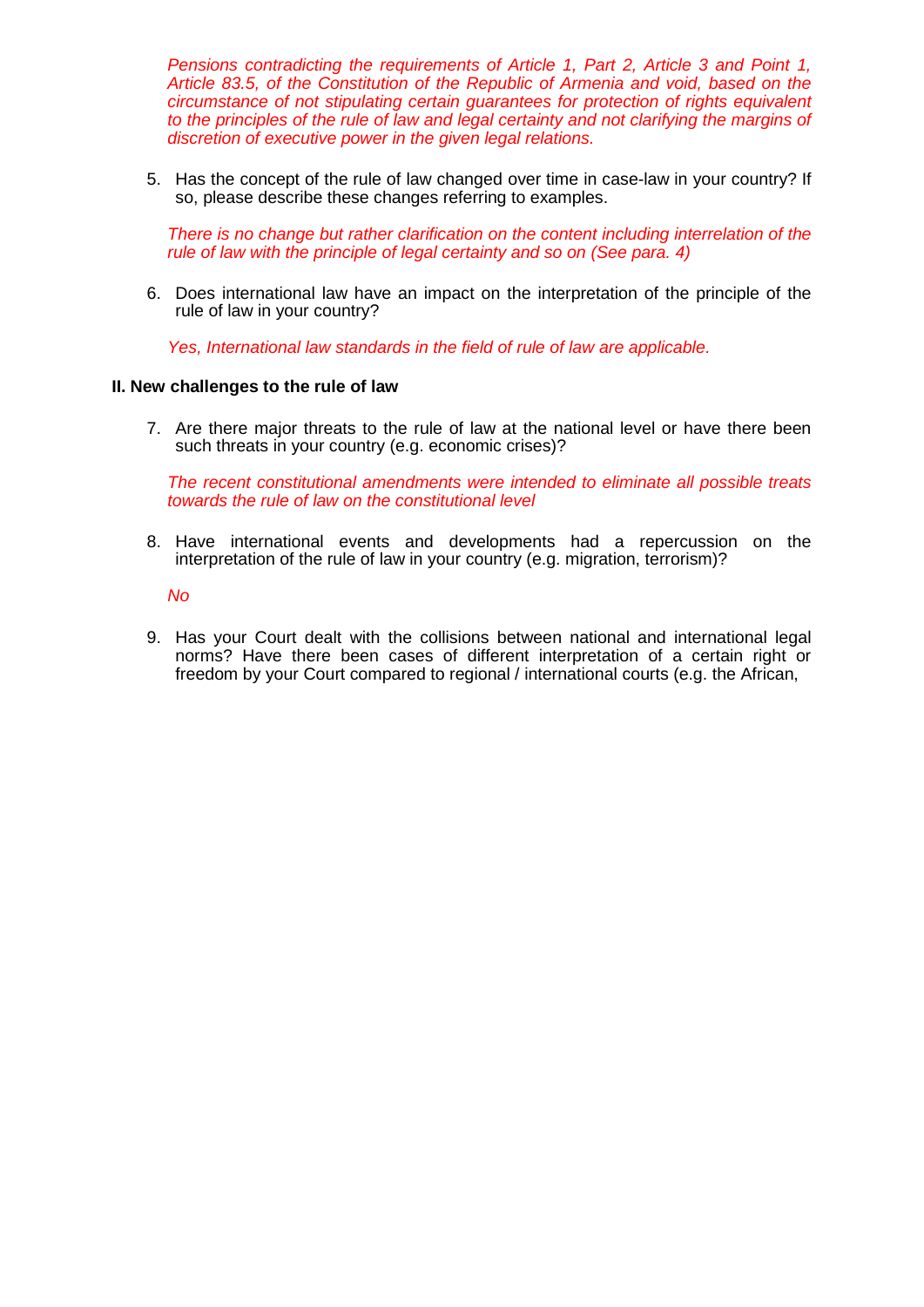Inter-American or European Courts) or international bodies (notably, the UN Human Rights Committee)? Are there related difficulties in implementing decisions of such courts / bodies? What is the essence of these difficulties? Please provide examples.

*No*

#### **III. The law and the state**

10. What is the impact of the case-law of your Court on guaranteeing that state powers act within the constitutional limits of their authority?

*The Constitutional Court decisions are binding to all the state bodies*

11. Do the decisions of your Court have binding force on other courts? Do other / ordinary courts follow / respect the case-law of your Court in all cases? Are there conflicts between your Court and other (supreme) courts?

*Yes, Constitutional Court Decisions are binding for all the other courts.*

12. Has your Court developed / contributed to standards for law-making and for the application of law? (e.g. by developing concepts like to independence, impartiality, acting in accordance with the law, *non bis in idem, nulla poena sine lege,* etc.).

*Yes, see in particular (Para. 4)*

13. Do you have case-law relating to respect for the rule of law by private actors exercising public functions?

*No*

14. Are public officials accountable for their actions, both in law and in practice? Are there problems with the scope of immunity for some officials, e.g. by preventing an effective fight against corruption? Do you have case-law related to the accountability of public officials for their actions?

*Public officials are accountable for their actions both by law and in practice. The Constitutional Court did not deal with the problems of scope of immunity of officials.*

#### **IV. The law and the individual**

15. Is there individual access to your Court (direct / indirect) against general acts / individual acts? Please briefly explain the modalities / procedures.

*Yes, individuals have direct access against general acts.*

*In accordance with Article 169.1(8) of the Constitution (with 2015 amendments) the following may apply to the Constitutional Court:*

*everyone — under a specific case where the final act of court is available, all judicial remedies have been exhausted, and he or she challenges the constitutionality of the relevant provision of a regulatory legal act applied against him or her upon this act, which has led to the violation of his or her basic rights and freedoms enshrined in Chapter 2 of the Constitution, taking into account also the interpretation of the respective provision in law enforcement practice;*

16. Has your Court developed case-law concerning access to ordinary / lower courts (e.g. preconditions, including, costs, representation by a lawyer, time limits)?